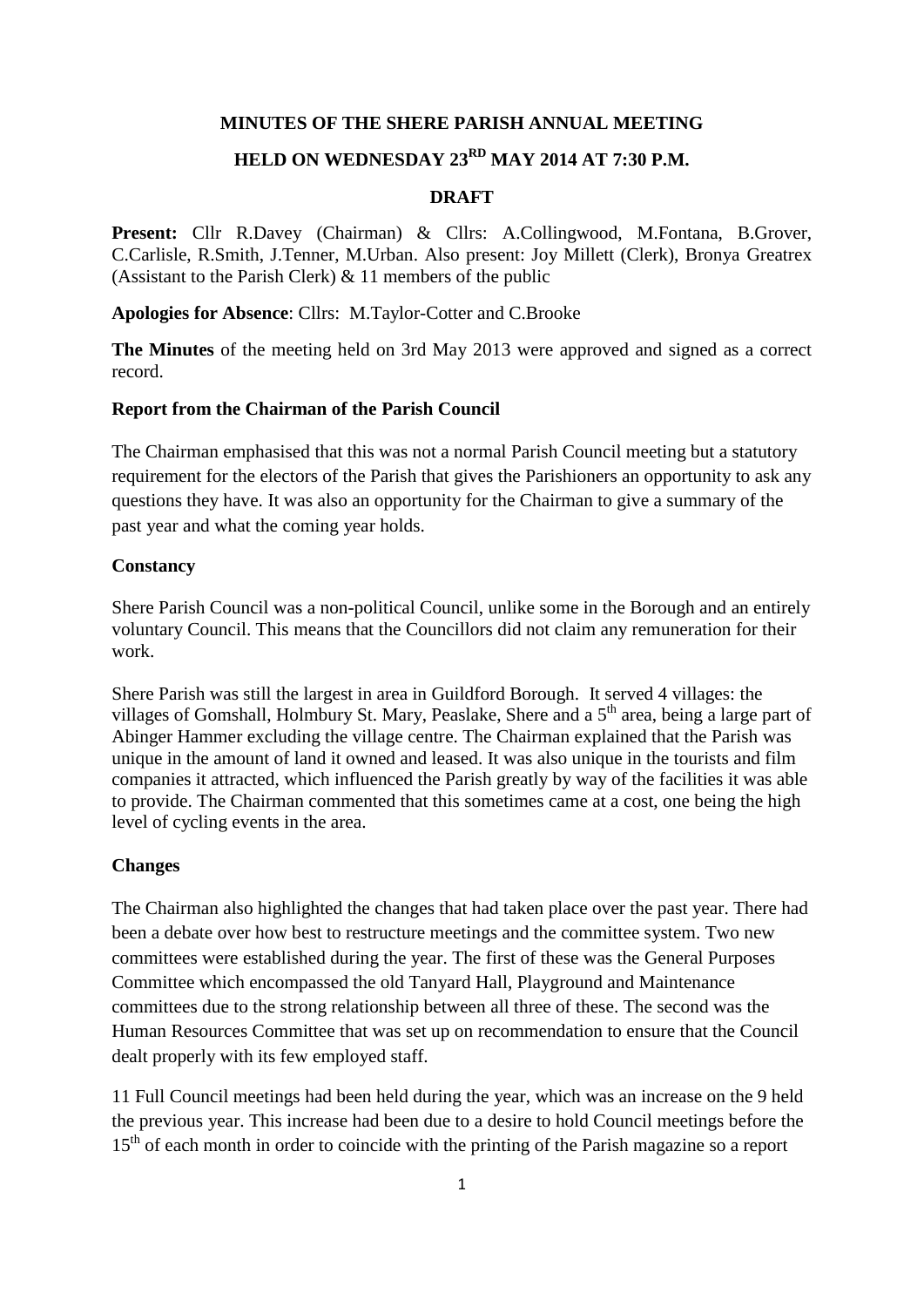could be published in this each month. Planning meetings had previously been held after Council meetings but these had been split to give Councillors more time to discuss items on the Council meeting agenda. This meant that Planning meetings had been held on a 3 week cycle resulting in a total of 17 meetings over the last year. There had also been a push to hold meetings at various venues across the Parish. It had been decided that twice a year a meeting would be held in Peaslake Village Hall and Holmbury St Mary Village Hall to include all the Wards of the Parish. One meeting had recently been held at the newly refurbished village hall in Holmbury St Mary but unfortunately had not had the desired effect of attracting more members of the public to attend.

There were currently 12 Councillors split across the 3 wards within the Parish. Roger Newman, David Hall and Brian Cohen all resigned during the year and the Chairman personally thanked all three for their hard work and commitment during their time as Councillors. Roger Newman had retired as Chairman last year and had served on the Council for many years. As a result two new Councillors, Alissa Collingwood and Melanie Fontana, had been co-opted to the Council. Both were Councillors of the North Ward with Alissa living in Gomshall and Melanie in Shere. There was a casual vacancy in the South West Ward of the Parish (Peaslake) due to Brian Cohen's resignation. A request for an election had been received by the Electoral Registration Officer at Guildford Borough Council and an election was due to be held on  $26<sup>th</sup>$  June at Peaslake Village Hall.

The Chairman explained that Joy Millet had now served as the Shere Parish Clerk for just over a year. It was decided that an additional member of staff was needed and Chris Howard was appointed as her temporary assistant in September last year. Chris Howard had since left after being offered an opportunity in a different role and had recently been replaced by Bronya Greatrex.

### **Challenges**

The Chairman explained that the first challenge that the Parish Council had had to face was the increasing number of cyclists and cycle races that had been held in and around the Parish. Chris Carlisle had led the Council on this issue and along with Raymond Smith and Robert Andrews had attended many meetings to represent the Council and the Parishioners on this issue. The Council had been concerned with Surrey County Council's willingness to close roads in the Parish and the increased aggravation between cyclists and other road users. The aim of the Council had been to help Surrey County Council understand the effect these cyclists and races had on the Parish and perhaps in the short term to secure some financial benefit for the imposition.

The Chairman reported that works on the Shere Traffic Calming measures were currently underway. These were in response to extensive public consultation and deliberations by the Shere Traffic Working Group. There had been concern expressed to the Council for many years over the extent, speed and nature of the traffic coming through Shere village. One proposal discussed at the public consultation was the implementation of a one way system,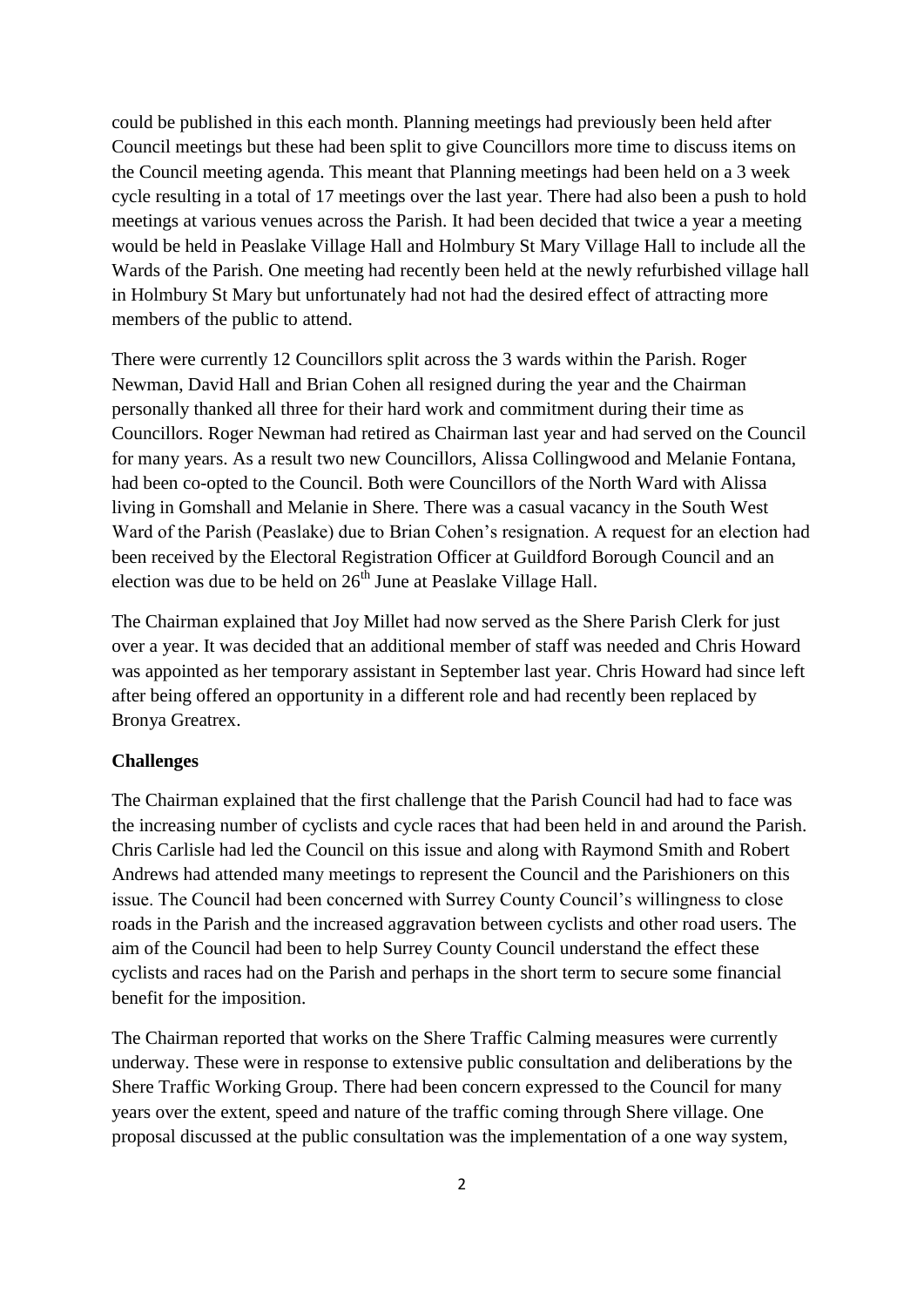however it was felt that the proposals that had been put forward by the Council would be sufficient and hopefully removed the need for this.

An additional proposal that came out of the public consultation on traffic calming measures was a ban on heavy goods vehicles. This was something that had to be dealt with separately to the initial Shere Traffic Calming measures and it was suggested by the local committee at Surrey County Council that a petition may accelerate the process. An e-petition had been set up and a number of paper copies distributed around the Parish to petition Surrey County Council to implement a 7.5ton HGV ban through Shere Village. The Chairman reported that he would be presenting the petition to Surrey County Council on the  $25<sup>th</sup>$  June. He would clearly set out the route that needed bypassing and the proposed alternative route along Park Road and New Road which was far better suited to these types of vehicles with only a small number of houses well set back from the road.

The main concern over the last year had been to ensure the protection of the Parish under Guildford Borough Council's new Local Plan. The Chairman discussed that a number of Councillors and himself had attended a consultation meeting at the invitation of Guildford Borough Council to discuss the draft local plan and its impact on villages. It was reported that, to date, Guildford Borough Council have stated in their draft local plan that Shere and Gomshall will continue to be washed over by the Green Belt and that the two potential development areas that were originally identified in the area had NOT been included. They had been thought to be unsuitable by Guildford Borough Council who had challenged their consultant's proposals for development in these areas. The Chairman expressed concern on behalf of the Parish Council at the high levels of proposed house building within the borough and explained that the Parish Council's position was still that the proposals in the Local Plan should be need and not demand led.

# **Cash/Contributions**

The Precept for 2014/2015 will be £113,651 plus Council Tax Support Grant of £5,303. This was the first time the Precept has gone up in a number of years and represented a 2.5% increase. The Parish Council had tried to keep the precept figure as low as it can, despite the looming threat of Surrey County Council's pension black hole and a temporary loss of houses in the Parish. It had done this by moving monies around so that it could still not only run the parish council properly but also help out with local projects.

Donations given included:

- South West Surrey Mobile Physiotherapy Service £750
- Gomshall Veterans Club £250
- Surrey Air Ambulance £300
- Friends of the Hurtwood  $£1,000$
- Citizens Advice Bureau (Cranleigh) £400
- $\bullet$  WASP Bus Project £1,000
- Victim Support  $£100$
- Crimestoppers  $£35$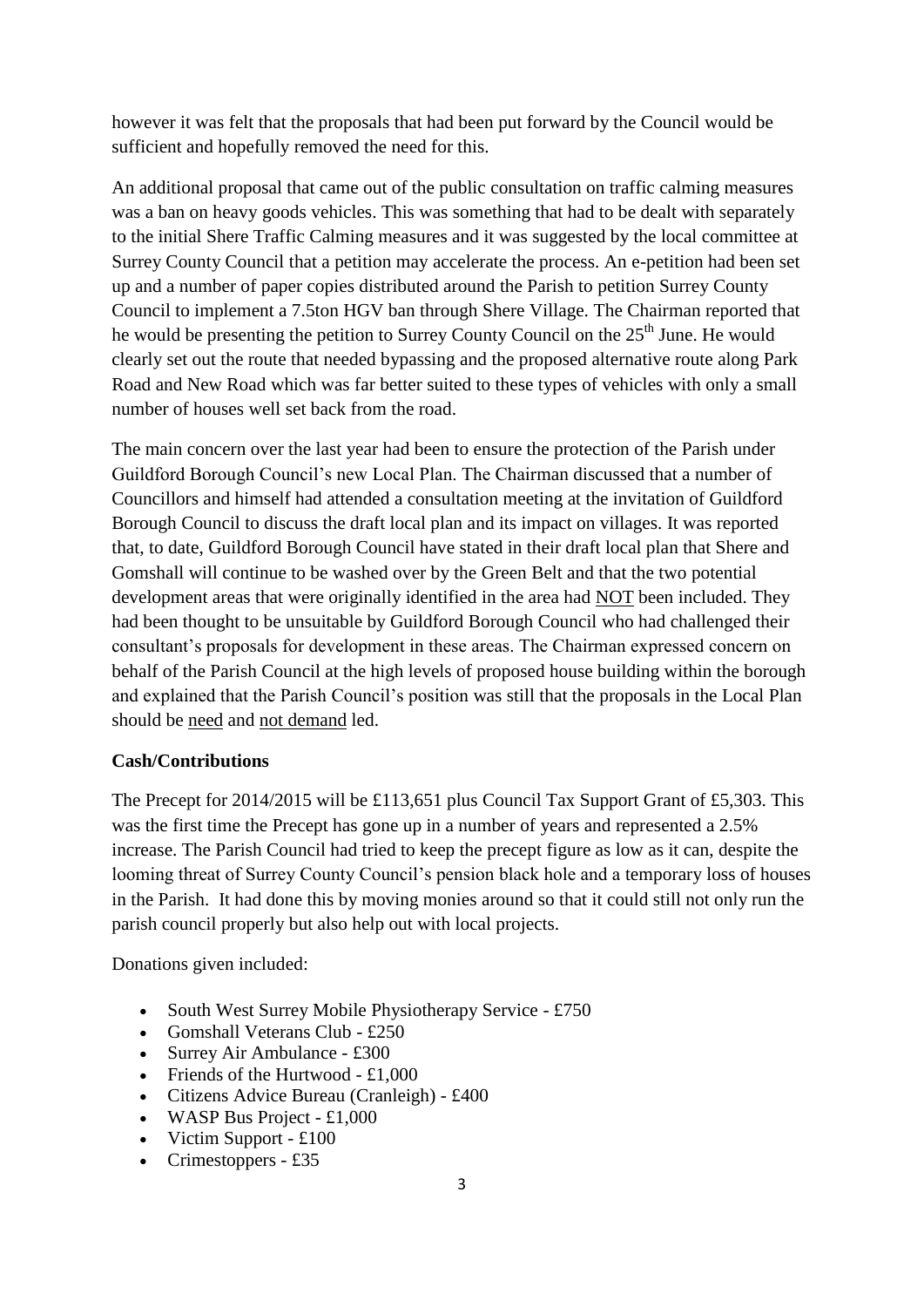Thanks to grant aid from the Parish Council, Guildford Borough Council and the County Council, not to mention the hard work of many local volunteers the village hall in Holmbury St. Mary had been newly refurbished. Although further work was proposed to improve the car park.

Projects planned for this financial year included improvements to Peaslake village hall, a new Parish Council web-site, CCTV and lights around Shere Car Park and the installation of adult fitness equipment in our play areas.

A Planning permission application had been submitted for the siting of a skate-ramp at Shere Recreation Ground. This had followed an open discussion with the residents in the area and a noise survey to ensure that the level of noise coming from the recreation ground would be of an acceptable level. Funds had been approved and reserved for the erection of this skate-ramp sometime this year.

# **Conservation and Improvements**

The path by Shere Swimming pool had recently been resurfaced. However some concern was expressed about loose stones on the pathway and its accessibility to wheelchair and pushchair users. As a result the original contractors had removed some of the stones and were due to lay a more suitable top layer.

The Chairman expressed disappointment that the new car park in Shere was already in such poor condition and largely unfit for purpose. Guildford Borough Council had agreed that the car park was not yet in a fit state to be taken over for continued maintenance by the Parish council and were considering ways of remedying the surfacing issues more permanently. Other similar projects planned for the coming year were improvements to the car parks in both Holmbury St Mary and Peaslake.

A new duck house had also been purchased and set up by the riverside in Shere to replace the old one that had become rotten and beyond repair.

The Chairman welcomed any suggestions for improvements or new projects within the Parish from the Parishioners.

Thanks to: Joy Millett (Parish Clerk), Bronya Greatrex (Assistant to the Parish Clerk), Councillors, Guildford Borough Councillors Richard Billington and David Wright, Surrey County Councillor Keith Taylor, David Colebrook for filling in rabbit damage in Peaslake, Judy Colebrook for maintaining the flower tubs in Peaslake, Christine Gorsuch (and the team) and Graham Eusden for caring for the white Shere ducks, Brian Hilsdon and Graham Rapley, the Council's contractors and Melanie Fontana and Tristan Greatrex for their gardening and improvement works around the village, including the Pound and Forge Cottages.